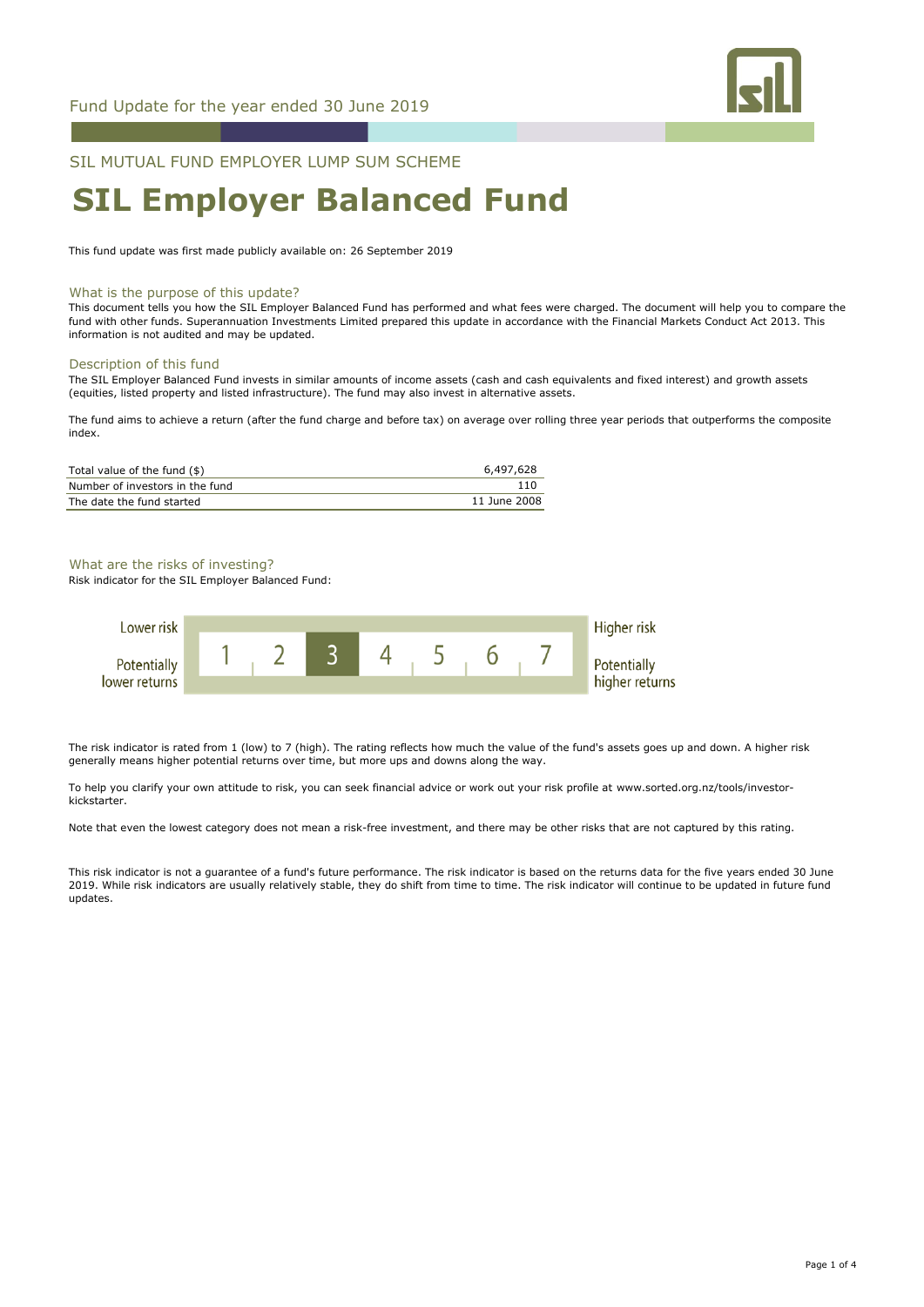|  |  |  |  | How has the fund performed? |
|--|--|--|--|-----------------------------|
|--|--|--|--|-----------------------------|

|                                                    | Average over past<br>five years | Past year |
|----------------------------------------------------|---------------------------------|-----------|
| Annual return                                      |                                 |           |
| (after deductions for fund charges and tax)        | 6.64%                           | 5.42%     |
| Annual return                                      |                                 |           |
| (after deductions for fund charges but before tax) | 7.68%                           | 6.77%     |
| Market index annual return                         |                                 |           |
| (reflects no deduction for fund charges and tax)   | 8.34%                           | 8.31%     |

The market index annual return is calculated using the target investment mix and the indices of each asset class.

Additional information about the market index is available in the statement of investment policy and objectives on the scheme register at www.disclose-register.companiesoffice.govt.nz.

# **Annual return graph**



This shows the return after fund charges and tax for each of the last 10 years ending 31 March. The last bar shows the average annual return for the last 10 years, up to 30 June 2019.

**Important:** This does not tell you how the fund will perform in the future.

Returns in this update are after tax at the highest prescribed investor rate (PIR) of tax for an individual New Zealand resident. Your tax may be lower.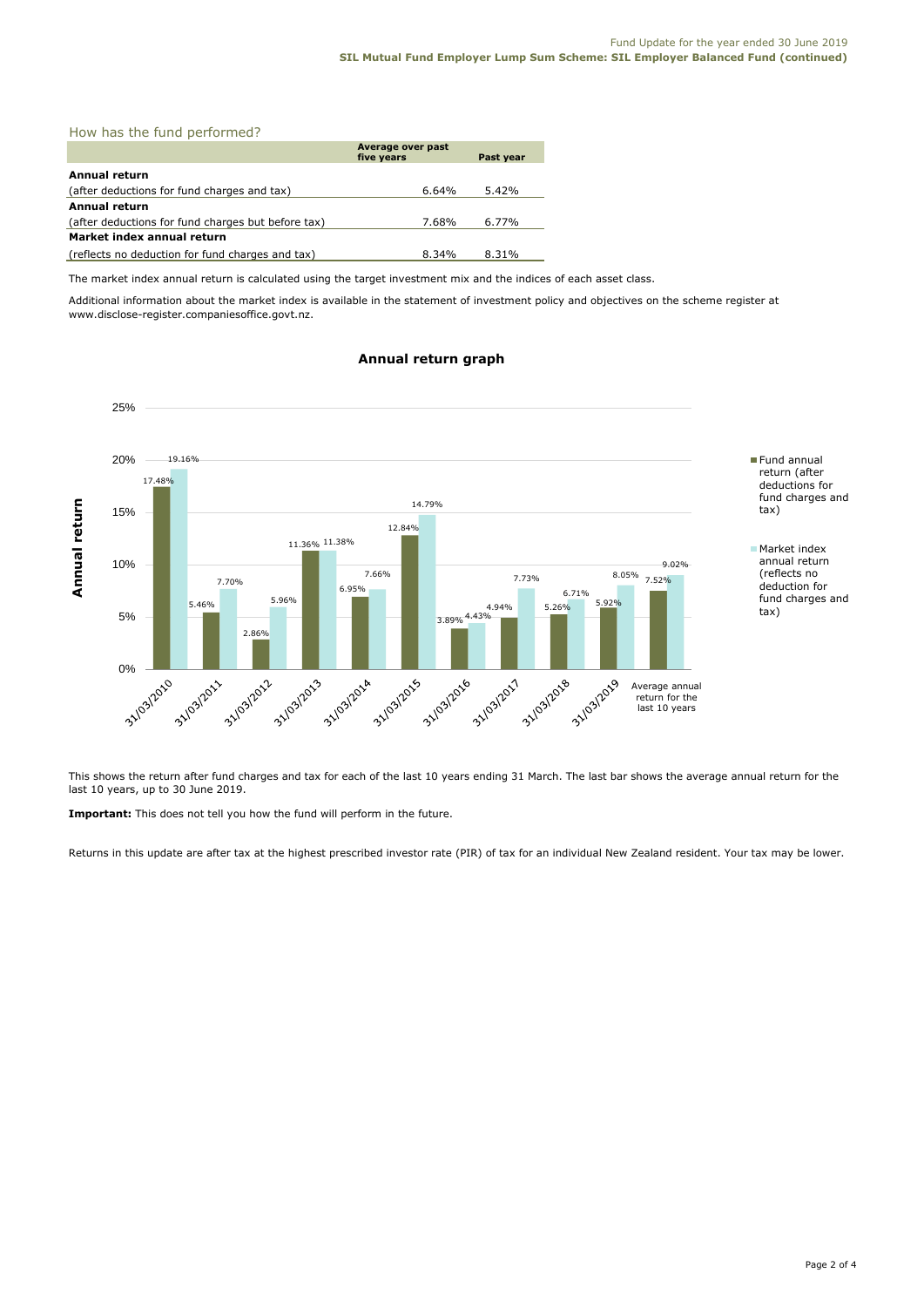# What fees are investors charged?

Investors in the SIL Employer Balanced Fund are charged fund charges. In the year to 30 June 2019 these were:

|                                             | % of net asset value       |
|---------------------------------------------|----------------------------|
| Total fund charges <sup>1</sup>             | 1.00%                      |
| Which are made up of:                       |                            |
| Total management and administration charges | 1.00%                      |
| Including:                                  |                            |
| Manager's basic fee                         | 0.89%                      |
| Other management and administration charges | 0.11%                      |
| Total performance based fees                | $0.00\%$                   |
|                                             | Dollar amount per investor |
| <b>Other charges</b>                        |                            |
| Membership fee                              | \$0                        |

Investors are not currently charged individual action fees for specific actions or decisions (for example, for withdrawing from or switching funds).

Small differences in fees and charges can have a big impact on your investment over the long term.

# Example of how this applies to an investor

Sarah had \$10,000 in the fund at the start of the year and did not make any further contributions. At the end of the year, Sarah received a return after fund charges were deducted of \$542 (that is 5.42% of her inital \$10,000). Sarah also paid \$0 in other charges. This gives Sarah a total return after tax of \$542 for the year.

# What does the fund invest in?

**Actual investment mix<sup>2</sup> Target investment mix<sup>2</sup>**

This shows the types of assets that the fund invests in. This shows the mix of assets that the fund generally intends to invest in.